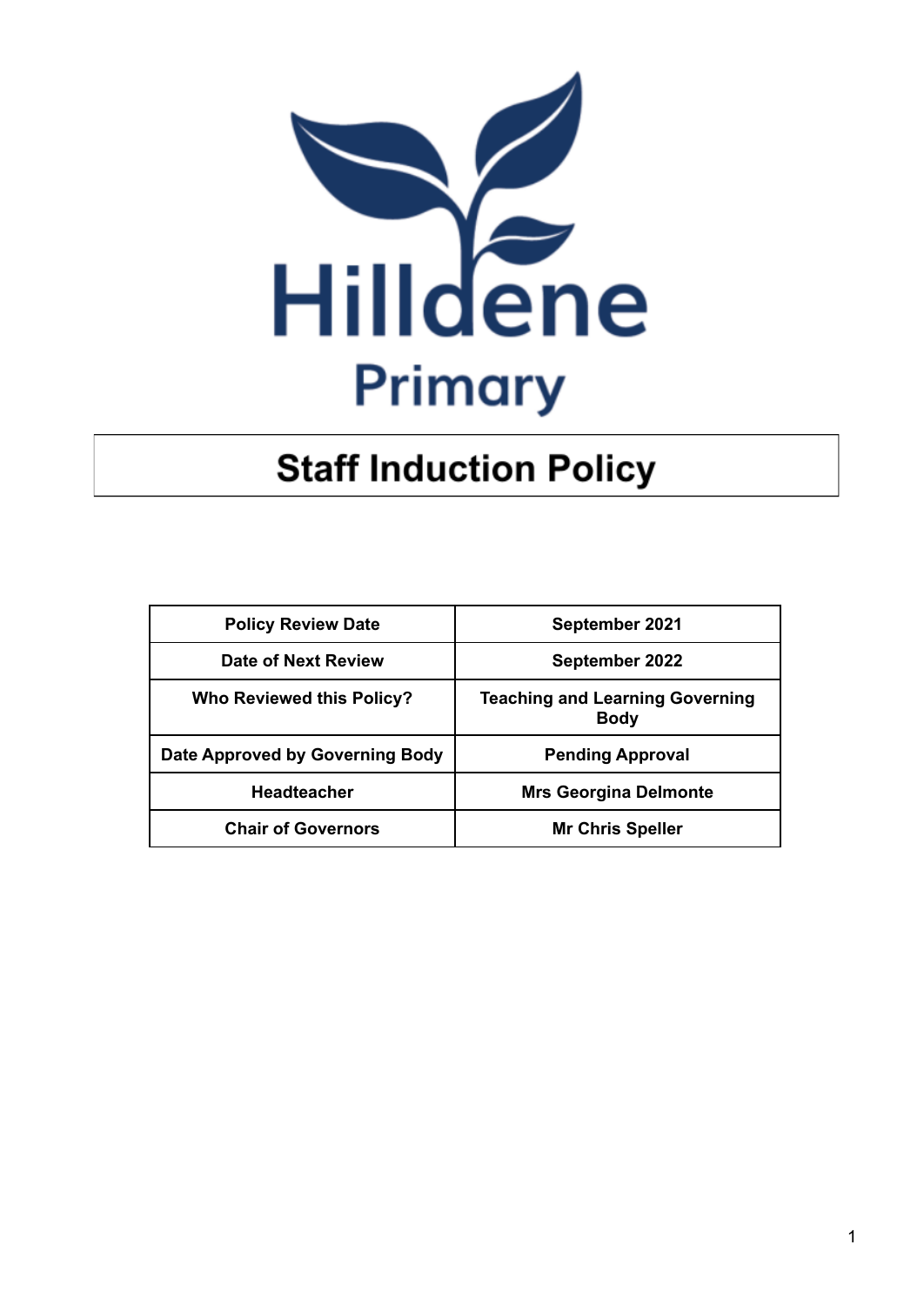## **Contents**

- 1. Introduction Page 3
- 2. Induction Process Page 3
- 3. Induction Programme Page 3
- 4. Appendices
	- Appendix 1 Management and Organisation Induction Page 4
	- Appendix 2 The Induction Programme Page 5
	- Appendix 3 Induction Checklist and Schedule Page 8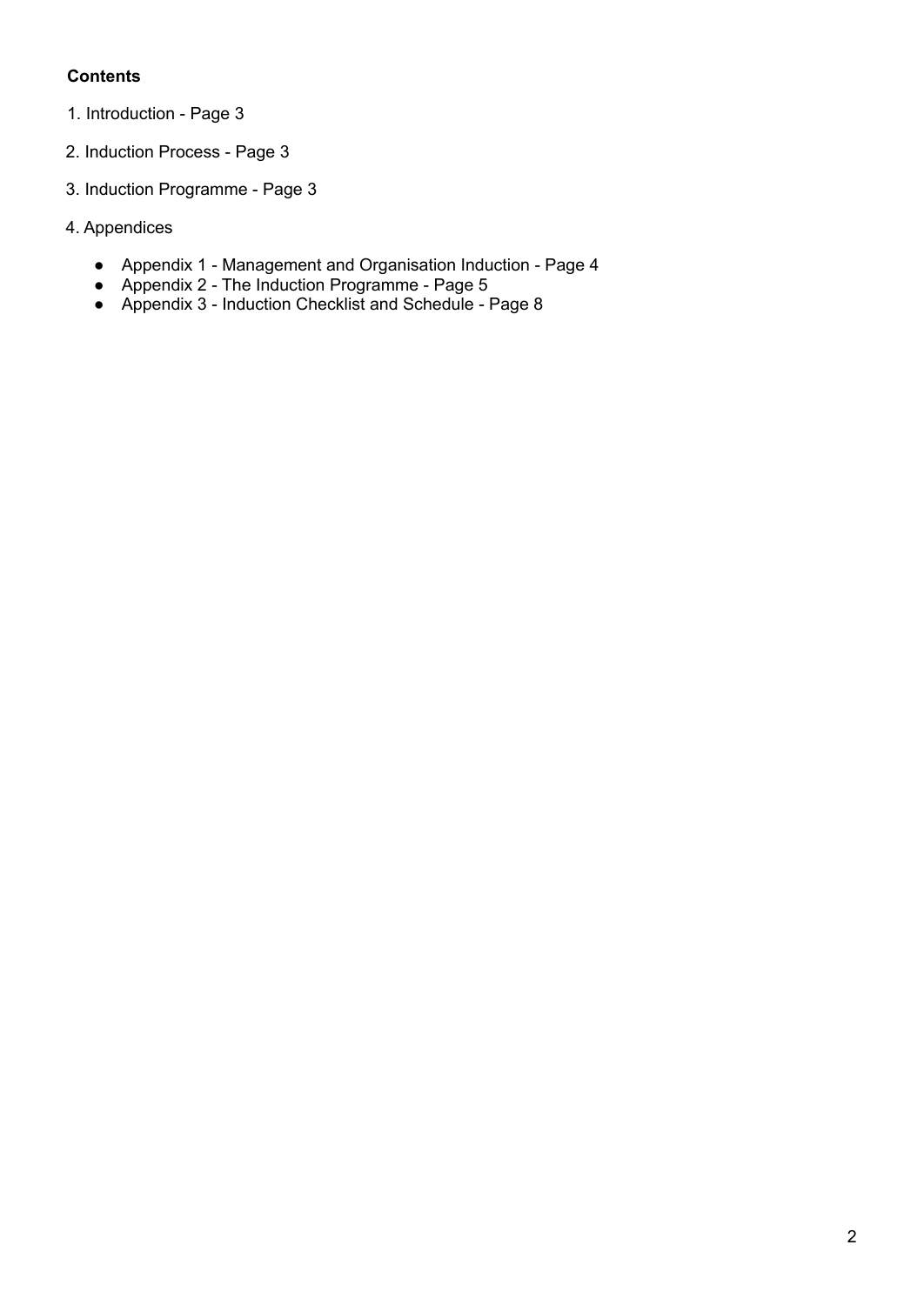## **Introduction**

This policy applies to all employees and also, as appropriate, to volunteers, agency staff and governors who will all receive a tailored induction programme which will include appropriate information, training, observation, and mentoring. Safeguarding Children and Child Protection will feature prominently in every induction programme.

The first weeks and months are vital to the success of any appointment; however, we recognise that a yearly cycle of induction is crucial to complete the first academic cycle of a staff member's employment. The arrangements made for introducing a new employee, volunteer or governor to the duties of the post, and to the school as a whole, provide the foundation for successful and safe contributions to the school. The Induction Programme is designed to help new employees, volunteers and governors become familiar with the requirements of their position and learn about the school culture, ethos and working practices effectively and efficiently so that they become knowledgeable and confident as quickly as possible. The Induction Programme should be cross-referenced to the Early Careers Teacher (ECT) Policy and induction requirements as appropriate.

## **The Induction Process**

The induction process will:

- Provide information and training on the school's policies and procedures.
- Provide Health and Safety, Safeguarding/Child Protection training and assess its effectiveness.
- Enable the colleague to contribute to improving and developing the overall effectiveness of the school, raising pupil achievement, and meeting the needs of pupils, parents and the wider community.
- Contribute to the colleague's sense of job satisfaction and personal achievement.
- Explain the school's Code of Conduct to ensure that all staff, volunteers and governors new to the school understand what is expected of them at the school and gain support to achieve those expectations.
- dentify and address any specific training needs.

#### **The Induction Programme**

The induction programme will include:

- An induction checklist of the policies, procedures and training to be covered.
- An induction timetable.
- Details of help and support available.
- Details of work shadowing, if appropriate.
- Details of other relevant individuals with responsibility for induction, e.g. the designated line manager or mentor, if required.

#### **Appendices**

Appendix 1 Management and Organisation of Induction Appendix 2 The Induction Programme Appendix 3 Induction Checklist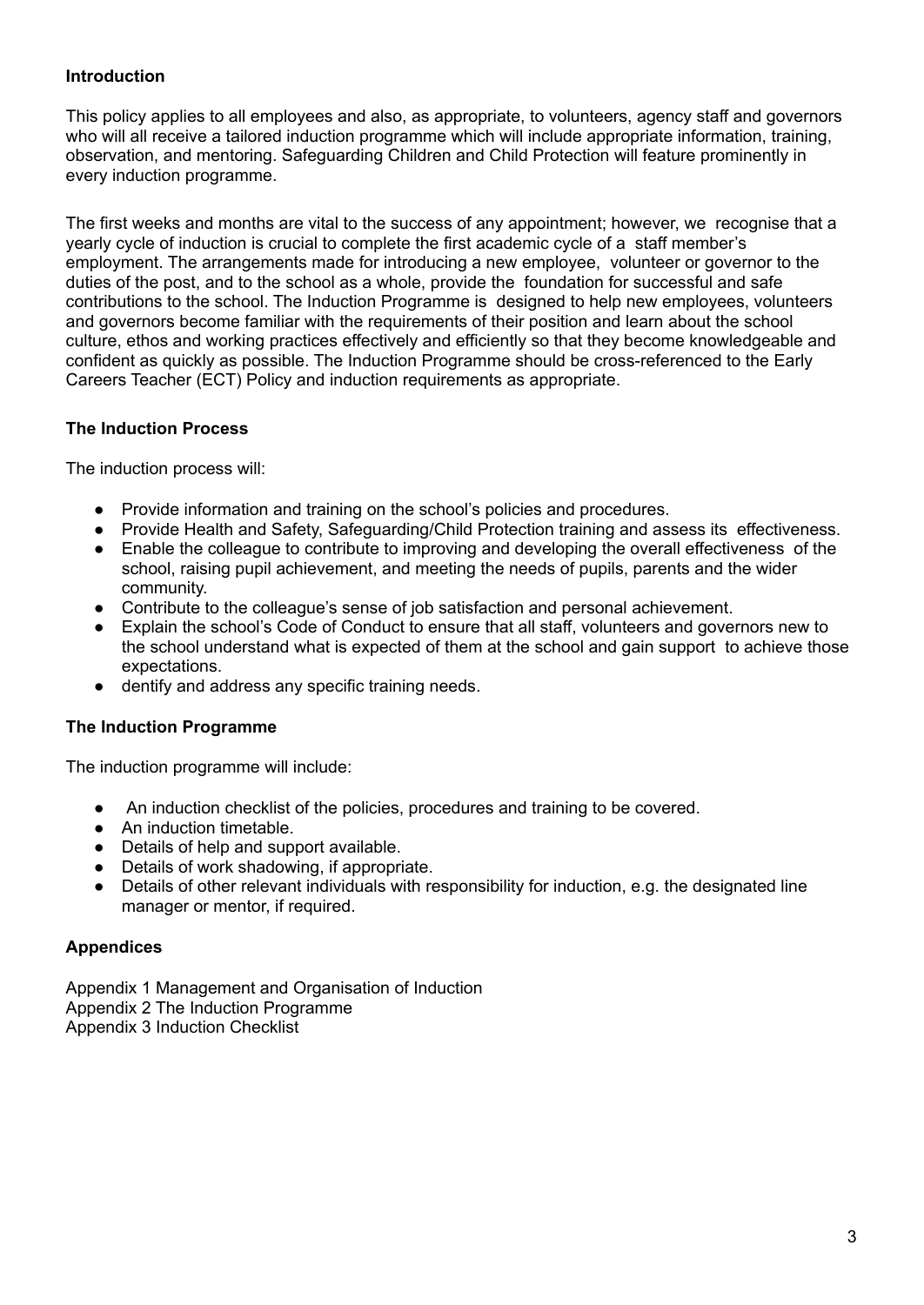## **Appendix 1**

## **Management and Organisation of Induction**

1. Responsibility for Induction

The Deputy Headteacher is responsible for the overall management and organisation of induction of new employees, volunteers, supply teachers and agency staff. The Chair of Governors is responsible for the overall management and organisation of induction of Governors.

2. The person responsible for induction should:

- Make arrangements to ensure that a new member of staff, volunteer or governor is welcomed.
- Ensure that immediate needs are identified before taking up the position where possible.
- Provide, if appropriate, a tour of the school and information about facilities, answering questions and giving practical advice.
- Introduce key personnel.
- Ensure that an Induction Programme is provided, delivered and evaluated.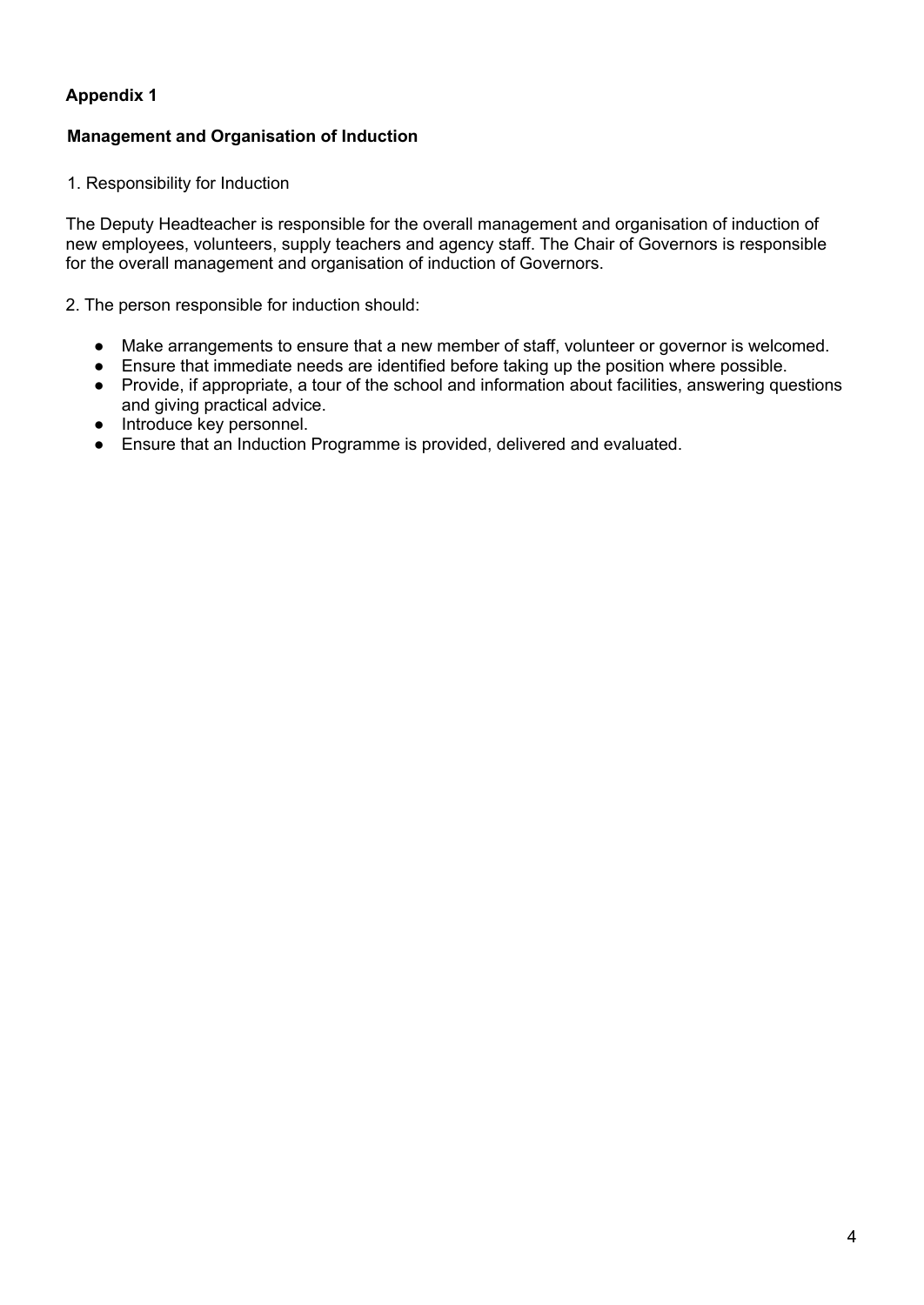## **Appendix 2**

#### **The Induction Programme**

The person responsible for induction should ensure that an Induction Programme is provided personally, or by the line manager or mentor, or another person with delegated responsibility, which will include:

- A statement of training needs, in particular, Safeguarding/Child Protection and Health and Safety
- A training timetable
- A checklist of the policies and procedures to be understood
- Details of help and support available
- Details of other relevant individuals with responsibility for induction e.g. the designated line manager or mentor

Induction programmes should be tailored to specific individuals. Areas which should be considered for each category of staff are set out below. These are not intended to be exhaustive and careful consideration should be given in relation to each post and the experience of the post holder.

#### **Supply Teachers and Agency Staff**

All new supply teachers and agency staff should be given appropriate induction advice, training and resources by the Deputy Head who is responsible for induction.

This should include:

- Safeguarding Children and Child Protection
- Health and Safety
- Fire and emergency procedures
- First aid procedures
- Code of Conduct
- Behaviour management policy (this is currently being reviewed and potentially renamed)
- **Relevant information from the Staff Handbook.**
- Relevant information on curriculum, schedules and timetables

#### **Teaching Staff including Learning Support Assistants**

All new staff should be given appropriate induction advice, training and resources by the Deputy Headteacher.

This should include:

- Safeguarding Children and Child Protection
- Health and Safety
- Fire and emergency procedures
- First aid procedures
- Code of Conduct
- Staff Handbook
- **School Policies**
- Policy documents, including School Development Plan
- Year group approaches to the curriculum and planning documents (YGL)
- Assessment advice, recording, reporting, resources and procedures
- Class and set lists (if appropriate) (YGL)
- Information on whole school and year group resources, including ICT (YGL)
- Timetables (YGL)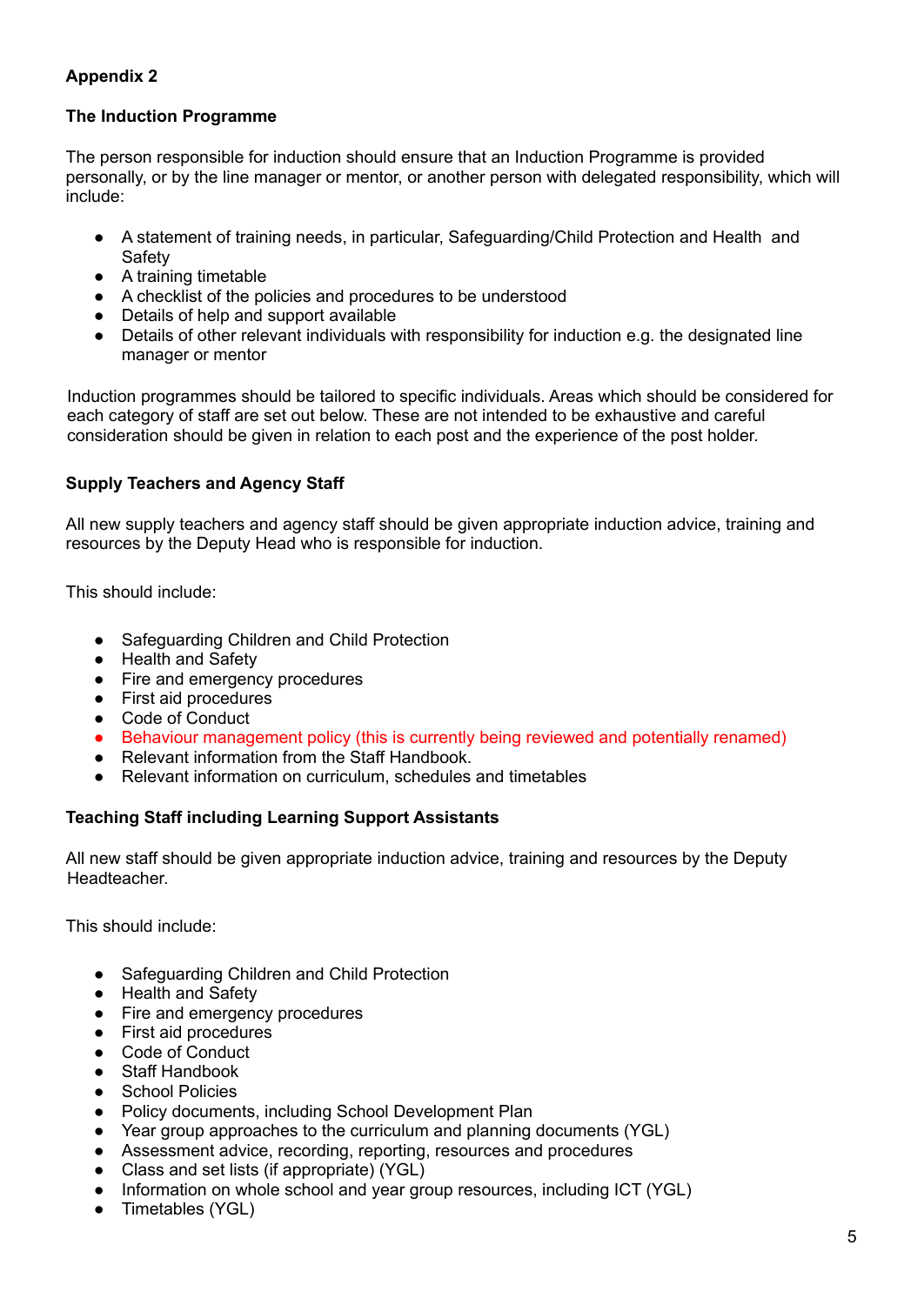• SEND information (SENDCO)

## **Administrative Staff and Site Staff**

All new staff should be given appropriate induction advice, training and resources by the Deputy Headteacher and the admin/site team.

This should include:

- Safequarding Children and Child Protection
- Health and Safety
- Fire and emergency procedures
- First aid procedures
- Staff Handbook/Code of Conduct
- School administrative systems and procedures
- Specific job related training such as finance, for recruitment selection administration etc.

## **Midday and Cover Supervisors**

All new staff should be given appropriate induction advice, training and resources by the Deputy Headteacher and Senior Midday Supervisors..

This should include:

- Safeguarding Children and Child Protection
- Health and Safety
- Fire and emergency procedures
- First aid procedures
- Staff Handbook/Code of Conduct
- Specific job related training such as Behaviour Management

## **Governors**

All new Governors should be given appropriate induction advice, training and resources by the Chair of Governors.

This should include:

- Safeguarding Children and Child Protection
- Health and Safety
- Fire and emergency procedures
- First aid procedures
- Code of Conduct
- Current relevant school information, policy documents and School Development Plan
- Ofsted and school performance data
- DfE information on the role of governors
- Governing Body Policy documents
- Dates and times of whole governing body and sub-committee meetings
- Access and information of previous governing body minutes
- Latest governing body report to parent and school newsletters
- Information and access to governor training courses

## **Volunteers**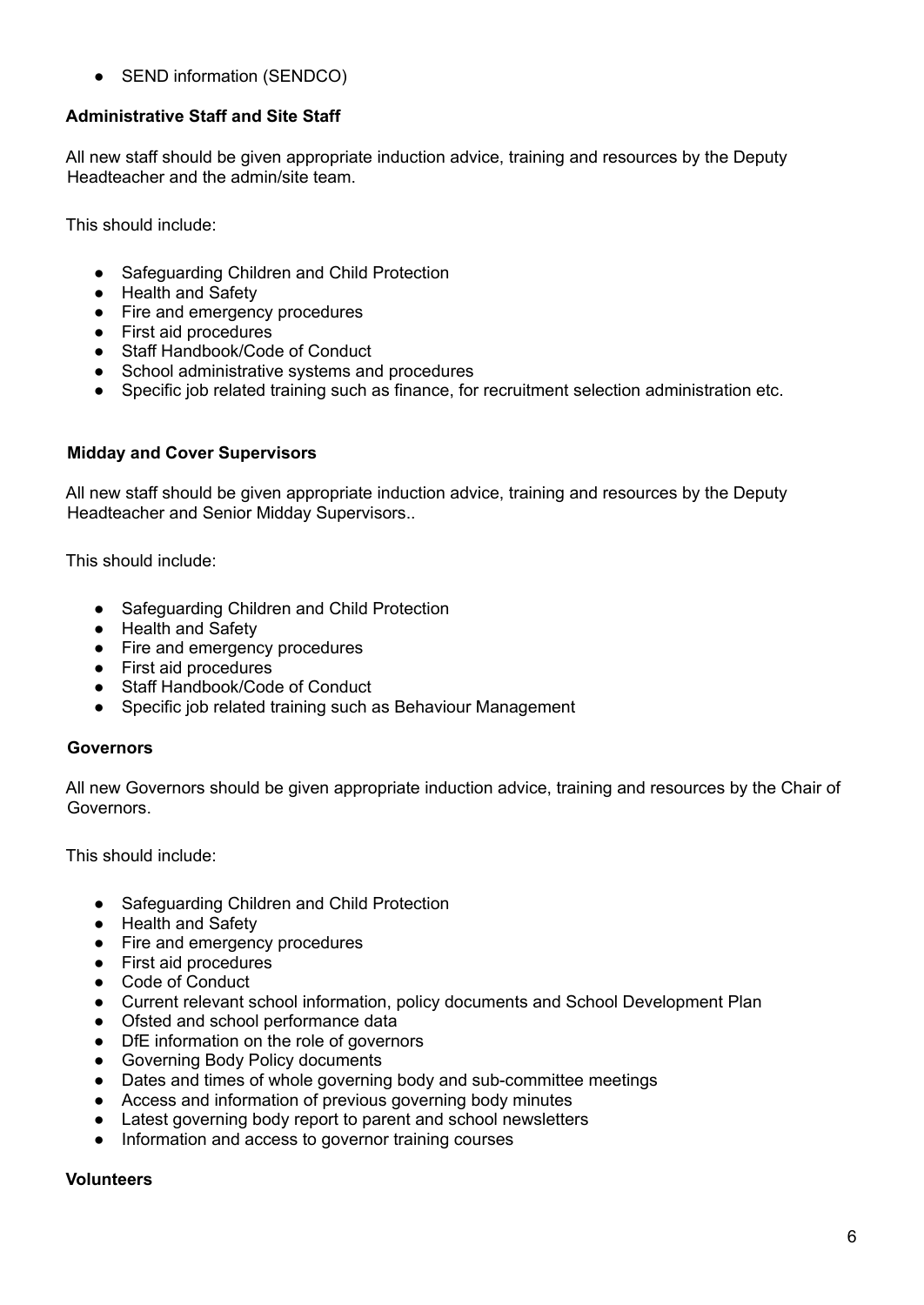All new volunteers should be given appropriate induction advice, training and resources by the Deputy Headteacher.

This should include:

- Safeguarding Children and Child Protection
- Health and Safety
- Fire and emergency procedures
- First aid procedures
- Code of Conduct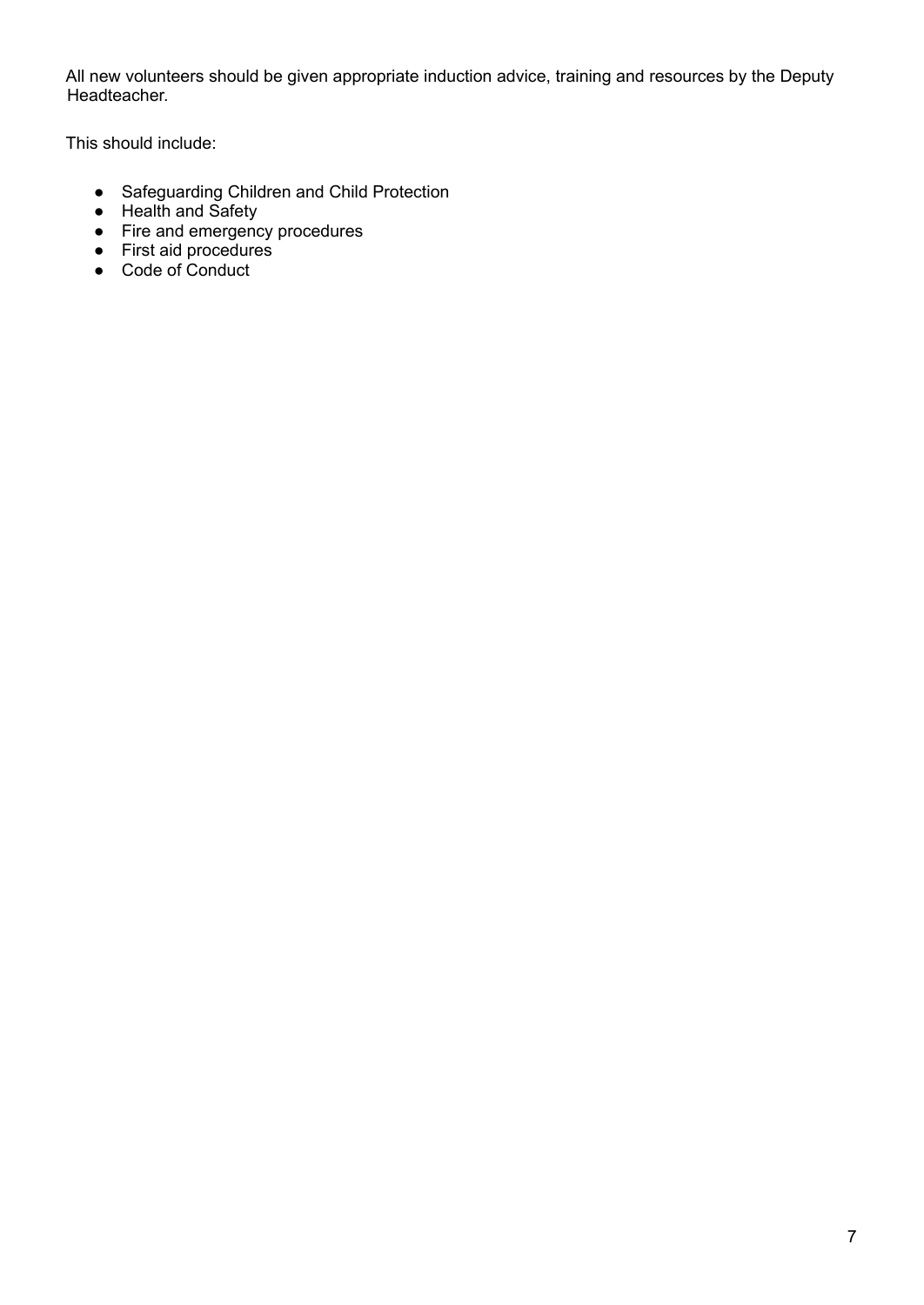

# Induction Checklist **Primary** Name:

| <b>Start Date:</b>                                                                                                                                                                                          |                                            |              |  |
|-------------------------------------------------------------------------------------------------------------------------------------------------------------------------------------------------------------|--------------------------------------------|--------------|--|
| <b>Induction Element</b>                                                                                                                                                                                    | Tick, date and<br>initial on<br>completion | <b>Notes</b> |  |
| <b>Pre-employment</b>                                                                                                                                                                                       |                                            |              |  |
| DBS applied for                                                                                                                                                                                             |                                            |              |  |
| Identity checked/verified                                                                                                                                                                                   |                                            |              |  |
| Personnel forms completed and returned                                                                                                                                                                      |                                            |              |  |
| Notification of start date                                                                                                                                                                                  |                                            |              |  |
| All relevant forms completed -<br>candidate cleared to start employment                                                                                                                                     |                                            |              |  |
| Contract sent by LA                                                                                                                                                                                         |                                            |              |  |
| <b>Employee starts</b>                                                                                                                                                                                      |                                            |              |  |
| Met by member of SLT and introduced<br>to year group team and work<br>colleagues                                                                                                                            |                                            |              |  |
| Issued with ID pass                                                                                                                                                                                         |                                            |              |  |
| Tour of school                                                                                                                                                                                              |                                            |              |  |
| <b>Safeguarding to include:</b><br>• Safeguarding and Child<br>Protection Policy Code of<br>Conduct<br>School expectations/protocol<br>Positive Handling - if appropriate<br>Specific info - if appropriate |                                            |              |  |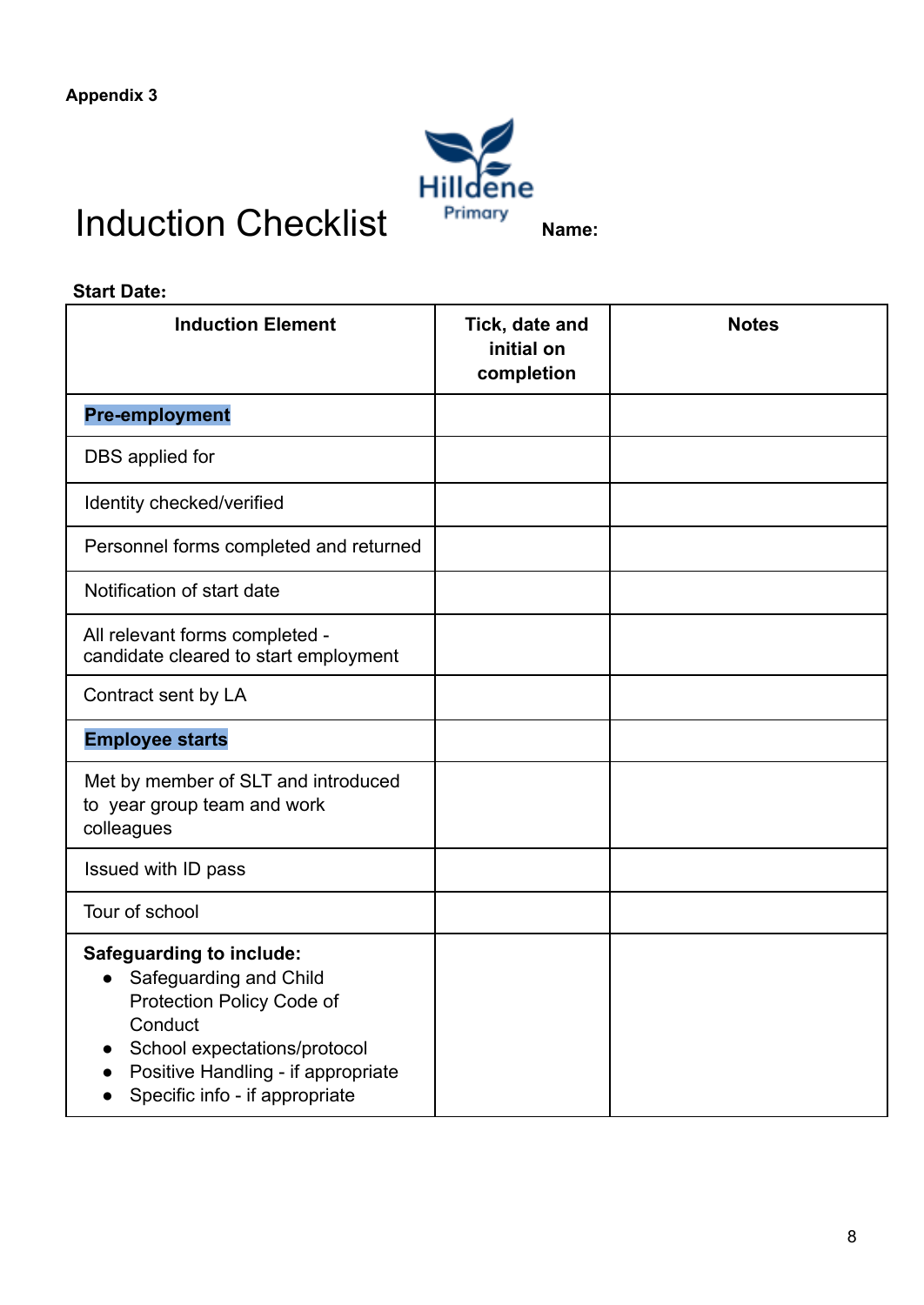| <b>Health &amp; Safety to include:</b><br>• Fire Procedures<br>• Evacuation in/out procedures<br>• First Aid information<br>• Risk Assessments |  |
|------------------------------------------------------------------------------------------------------------------------------------------------|--|
| • Accident Reporting                                                                                                                           |  |

| Manual Handling (if appropriate)<br>$\bullet$<br><b>Hazard Reporting</b><br><b>Smoking Policy</b><br><b>H&amp;S Policy</b>                                    |  |
|---------------------------------------------------------------------------------------------------------------------------------------------------------------|--|
| Introduction to network team:<br>Email, Google Suite access, systems,<br>any training required                                                                |  |
| <b>During first two weeks</b>                                                                                                                                 |  |
| Introduction to Admin team to<br>include: location, roles, telephone<br>system, reprographics                                                                 |  |
| Forms to be completed and<br>returned: Acceptable Use Policy,<br>Pecuniary Interest, Google Form<br>identifying key policies have been read<br>and understood |  |
| <b>By First Half Term</b>                                                                                                                                     |  |
| Pastoral Team - LMs and HSSW Roles                                                                                                                            |  |
| Teaching and Learning - To<br>include strategies and initiatives.                                                                                             |  |
| Teaching and Learning – to include<br>classroom strategies, tools, marking<br>and feedback and presentations policy<br>drop in sessions                       |  |
| School behaviour and reward systems<br>and attendance incentives understood.                                                                                  |  |
| <b>Throughout the Academic Year</b>                                                                                                                           |  |
| <b>Parents Evening Procedures</b>                                                                                                                             |  |
| <b>Report Writing Procedures</b>                                                                                                                              |  |
| <b>End of Induction Period</b>                                                                                                                                |  |